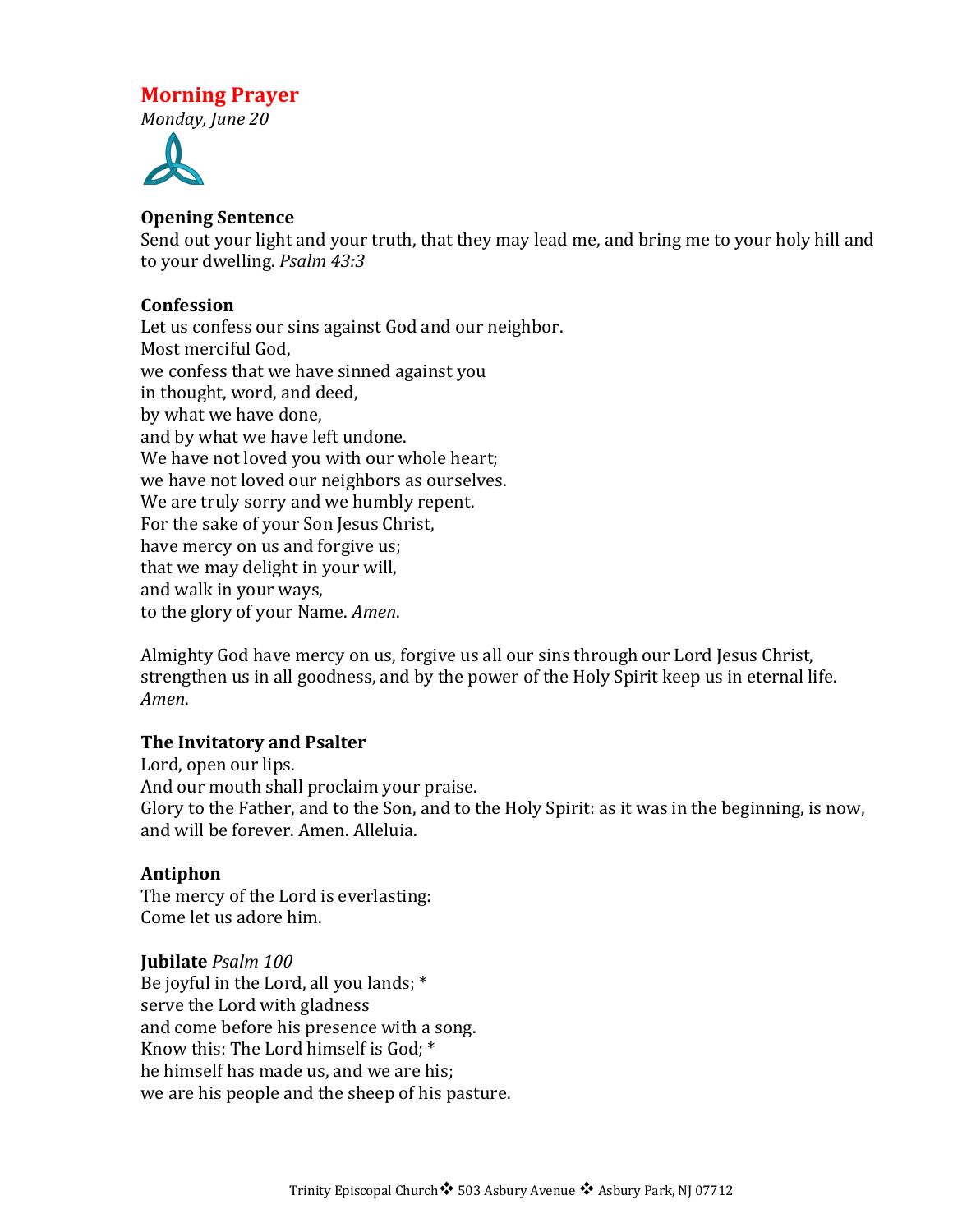Enter his gates with thanksgiving; go into his courts with praise; \* give thanks to him and call upon his Name. For the Lord is good; his mercy is everlasting: \* and his faithfulness endures from age to age. The mercy of the Lord is everlasting: Come let us adore him. Glory to the Father, and to the Son, and to the Holy Spirit:  $*$  as it was in the beginning, is now, and will be forever. *Amen.* 

## **The First Lesson**

#### *A Reading from Numbers 16:1-19*

 $1$ Now Korah son of Izhar son of Kohath son of Levi, along with Dathan and Abiram sons of Eliab, and On son of Peleth descendants of Reuben took <sup>2</sup>two hundred fifty Israelite men, leaders of the congregation, chosen from the assembly, well-known men, and they confronted Moses. <sup>3</sup>They assembled against Moses and against Aaron, and said to them, "You have gone too far! All the congregation are holy, every one of them, and the Lord is among them. So why then do you exalt yourselves above the assembly of the Lord?" <sup>4</sup>When Moses heard it, he fell on his face. <sup>5</sup>Then he said to Korah and all his company, "In the morning the Lord will make known who is his, and who is holy, and who will be allowed to approach him; the one whom he will choose he will allow to approach him. <sup>6</sup>Do this: take censers, Korah and all your company,  $7$  and tomorrow put fire in them, and lay incense on them before the Lord; and the man whom the Lord chooses shall be the holy one. You Levites have gone too far!" <sup>8</sup>Then Moses said to Korah, "Hear now, you Levites! <sup>9</sup>Is it too little for you that the God of Israel has separated you from the congregation of Israel, to allow you to approach him in order to perform the duties of the Lord's tabernacle, and to stand before the congregation and serve them? <sup>10</sup>He has allowed you to approach him, and all your brother Levites with you; yet you seek the priesthood as well! <sup>11</sup>Therefore you and all your company have gathered together against the Lord. What is Aaron that you rail against him?"  $12$ Moses sent for Dathan and Abiram sons of Eliab; but they said, "We will not come!  $13$ Is it too little that you have brought us up out of a land flowing with milk and honey to kill us in the wilderness, that you must also lord it over us?  $14$ It is clear you have not brought us into a land flowing with milk and honey or given us an inheritance of fields and vineyards. Would you put out the eyes of these men? We will not come!" <sup>15</sup>Moses was very angry and said to the Lord, "Pay no attention to their offering. I have not taken one donkey from them, and I have not harmed any one of them." <sup>16</sup>And Moses said to Korah, "As for you and all your company, be present tomorrow before the Lord, you and they and Aaron;  $17$  and let each one of you take his censer, and put incense on it, and each one of you present his censer before the Lord, two hundred fifty censers; you also, and Aaron, each his censer." <sup>18</sup>So each man took his censer, and they put fire in the censers and laid incense on them, and they stood at the entrance of the tent of meeting with Moses and Aaron. <sup>19</sup>Then Korah assembled the whole congregation against them at the entrance of the tent of meeting. And the glory of the Lord appeared to the whole congregation.

The Word of the Lord. *Thanks be to God*.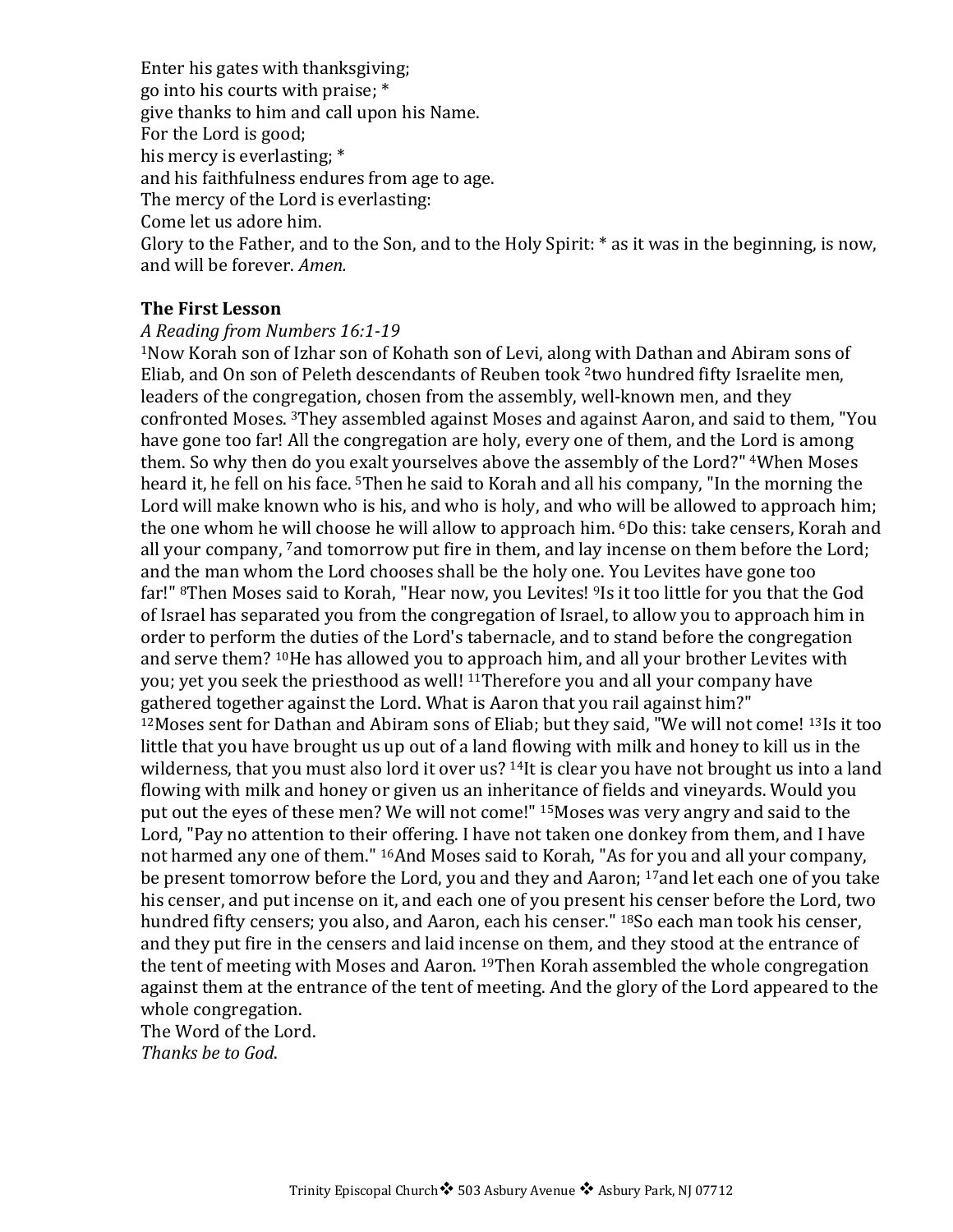**Psalm 9** The First Song of Isaiah *Ecce, Deus Isaiah 12:2-6* Surely, it is God who saves me; \* I will trust in him and not be afraid. For the Lord is my stronghold and my sure defense.  $*$ and he will be my Savior. Therefore you shall draw water with rejoicing  $*$ from the springs of salvation. And on that day you shall say,  $*$ Give thanks to the Lord and call upon his Name; Make his deeds known among the peoples;  $*$ see that they remember that his Name is exalted. Sing the praises of the Lord, for he has done great things,  $*$ and this is known in all the world. Cry aloud, inhabitants of Zion, ring out your joy,  $*$ for the great one in the midst of you is the Holy One of Israel. Glory to the Father, and to the Son, and to the Holy Spirit: \* as it was in the beginning, is now, and will be forever. *Amen*.

## **The Second Lesson**

## *A Reading from Romans 3:21-31*

 $^{21}$ But now, apart from law, the righteousness of God has been disclosed, and is attested by the law and the prophets,  $^{22}$ the righteousness of God through faith in Jesus Christ for all who believe. For there is no distinction,  $^{23}$ since all have sinned and fall short of the glory of God;  $^{24}$ they are now justified by his grace as a gift, through the redemption that is in Christ Jesus,  $25$  whom God put forward as a sacrifice of atonement by his blood, effective through faith. He did this to show his righteousness, because in his divine forbearance he had passed over the sins previously committed;  $^{26}$ it was to prove at the present time that he himself is righteous and that he justifies the one who has faith in Jesus.  $27$ Then what becomes of boasting? It is excluded. By what law? By that of works? No, but by the law of faith. <sup>28</sup>For we hold that a person is justified by faith apart from works prescribed by the law.  $290r$  is God the God of Jews only? Is he not the God of Gentiles also? Yes, of Gentiles also, <sup>30</sup>since God is one; and he will justify the circumcised on the ground of faith and the uncircumcised through that same faith.  $31D_0$  we then overthrow the law by this faith? By no means! On the contrary, we uphold the law.

The Word of the Lord. *Thanks be to God*.

# **Psalm 19** The Song of the Redeemed *Magna et mirabilia*

*Revelation 15:3-4* O ruler of the universe, Lord God, great deeds are they that you have done,  $*$ surpassing human understanding. Your ways are ways of righteousness and truth, \* O King of all the ages. Who can fail to do you homage, Lord, and sing the praises of your Name? \* for you only are the holy One. All nations will draw near and fall down before you,  $*$ because your just and holy works have been revealed.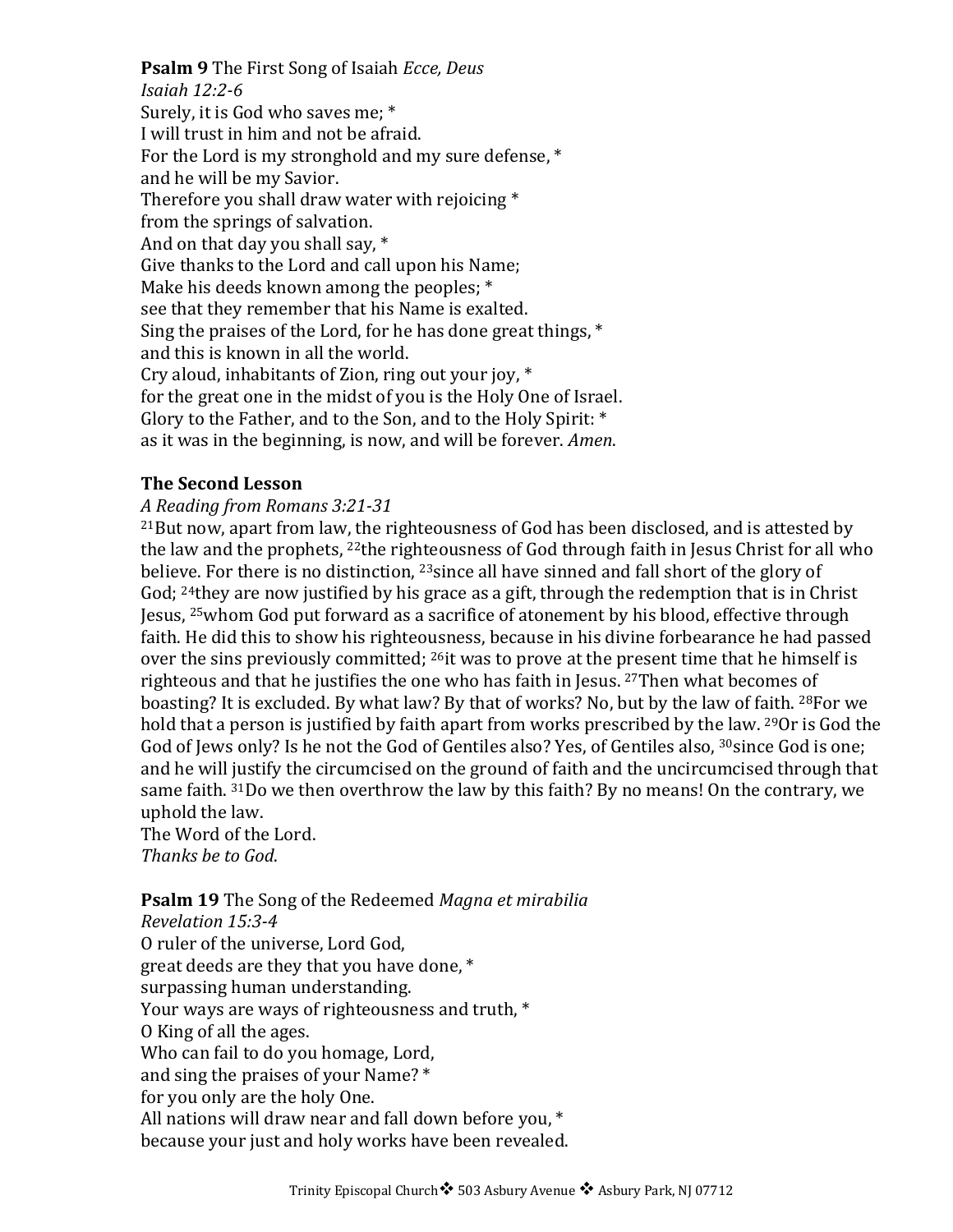Glory to the Father, and to the Son, and to the Holy Spirit:  $*$ as it was in the beginning, is now, and will be forever. *Amen*.

## **The Gospel**

## The Gospel according to Matthew 19:13-22

 $13$ Then little children were being brought to him in order that he might lay his hands on them and pray. The disciples spoke sternly to those who brought them; <sup>14</sup>but Jesus said, "Let the little children come to me, and do not stop them; for it is to such as these that the kingdom of heaven belongs." <sup>15</sup>And he laid his hands on them and went on his way.

 $16$ Then someone came to him and said, "Teacher, what good deed must I do to have eternal life?" 17And he said to him, "Why do you ask me about what is good? There is only one who is good. If you wish to enter into life, keep the commandments." <sup>18</sup>He said to him, "Which ones?" And Jesus said, "You shall not murder; You shall not commit adultery; You shall not steal; You shall not bear false witness;  $19$ Honor your father and mother; also, You shall love your neighbor as yourself." <sup>20</sup>The young man said to him, "I have kept all these; what do I still  $lack?$ <sup>" 21</sup> Jesus said to him, "If you wish to be perfect, go, sell your possessions, and give the money to the poor, and you will have treasure in heaven; then come, follow me." <sup>22</sup>When the young man heard this word, he went away grieving, for he had many possessions. The Word of the Lord.

*Thanks be to God*.

#### **The Apostles' Creed**

I believe in God, the Father almighty, creator of heaven and earth. I believe in Jesus Christ, his only Son, our Lord. He was conceived by the power of the Holy Spirit and born of the Virgin Mary. He suffered under Pontius Pilate, was crucified, died, and was buried. He descended to the dead. On the third day he rose again. He ascended into heaven. and is seated at the right hand of the Father. He will come again to judge the living and the dead. I believe in the Holy Spirit, the holy catholic Church, the communion of saints, the forgiveness of sins, the resurrection of the body, and the life everlasting. Amen.

#### **The Prayers**

The Lord be with you. *And also with you*. Let us pray.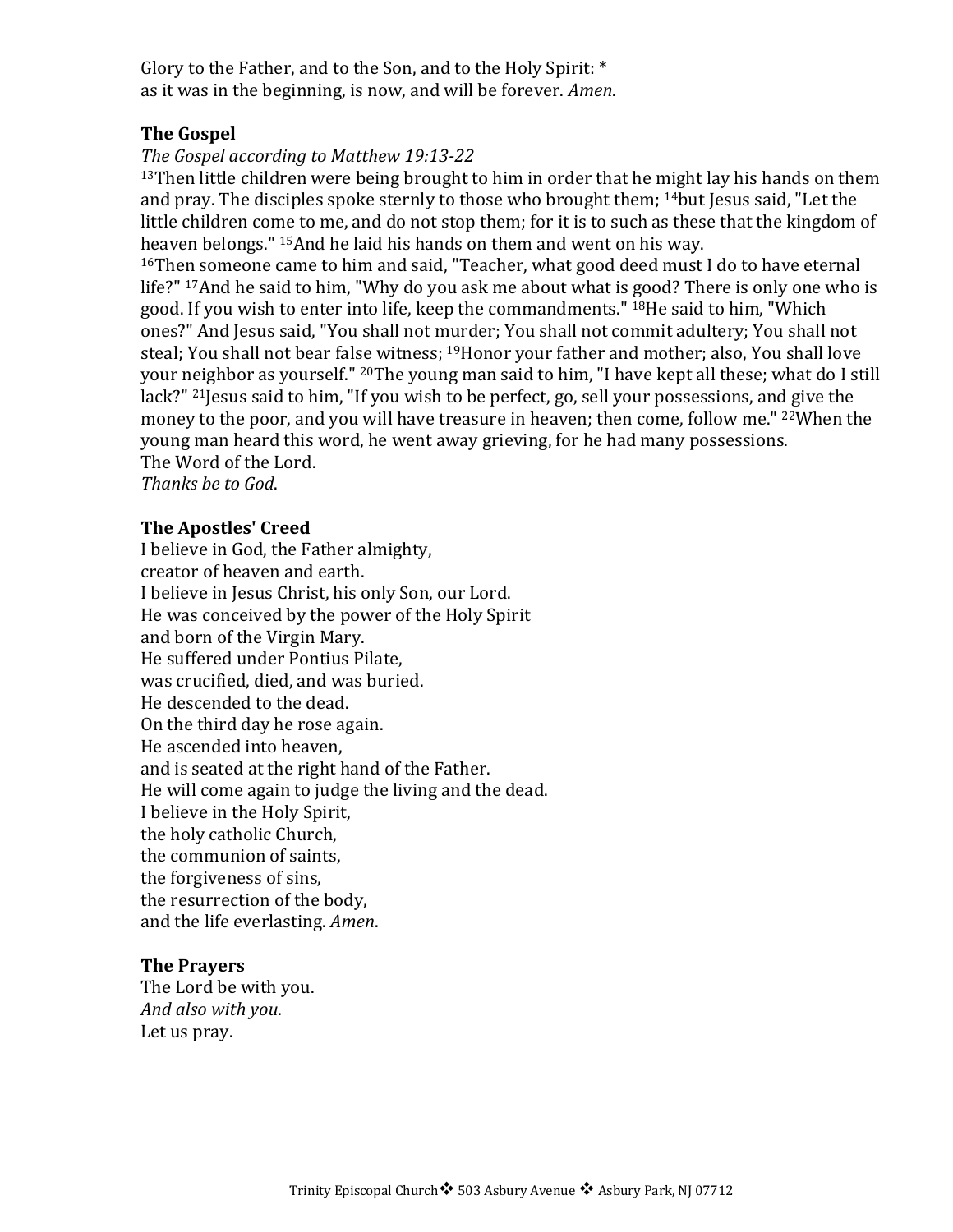## **The Lord's Prayer**

Our Father, who art in heaven, hallowed be thy Name, thy kingdom come, thy will be done. on earth as it is in heaven. Give us this day our daily bread. And forgive us our trespasses, as we forgive those who trespass against us. And lead us not into temptation, but deliver us from evil. For thine is the kingdom, and the power, and the glory, forever and ever. Amen.

## **The Suffrages**

Save your people, Lord, and bless your inheritance; Govern and uphold them, now and always. Day by day we bless you; We praise your Name forever. Lord, keep us from all sin today; Have mercy on us, Lord, have mercy. Lord, show us your love and mercy; For we put our trust in you. In you, Lord, is our hope; And we shall never hope in vain.

## **Collect of the Day**

O Lord, make us have perpetual love and reverence for your holy Name, for you never fail to help and govern those whom you have set upon the sure foundation of your loving-kindness; through Jesus Christ our Lord, who lives and reigns with you and the Holy Spirit, one God, forever and ever. *Amen*.

# **A Collect for Mission**

O God, you have made of one blood all the peoples of the earth and sent your blessed Son to preach peace to those who are far off and to those who are near: Grant that people everywhere may seek after you and find you; bring the nations into your fold; pour out your Spirit upon all flesh; and hasten the coming of your kingdom; through Jesus Christ our Lord. *Amen*.

# **Trinity Cycle of Prayer**

*Paul Chiapetta* Let us pray now for our own needs and those of others.